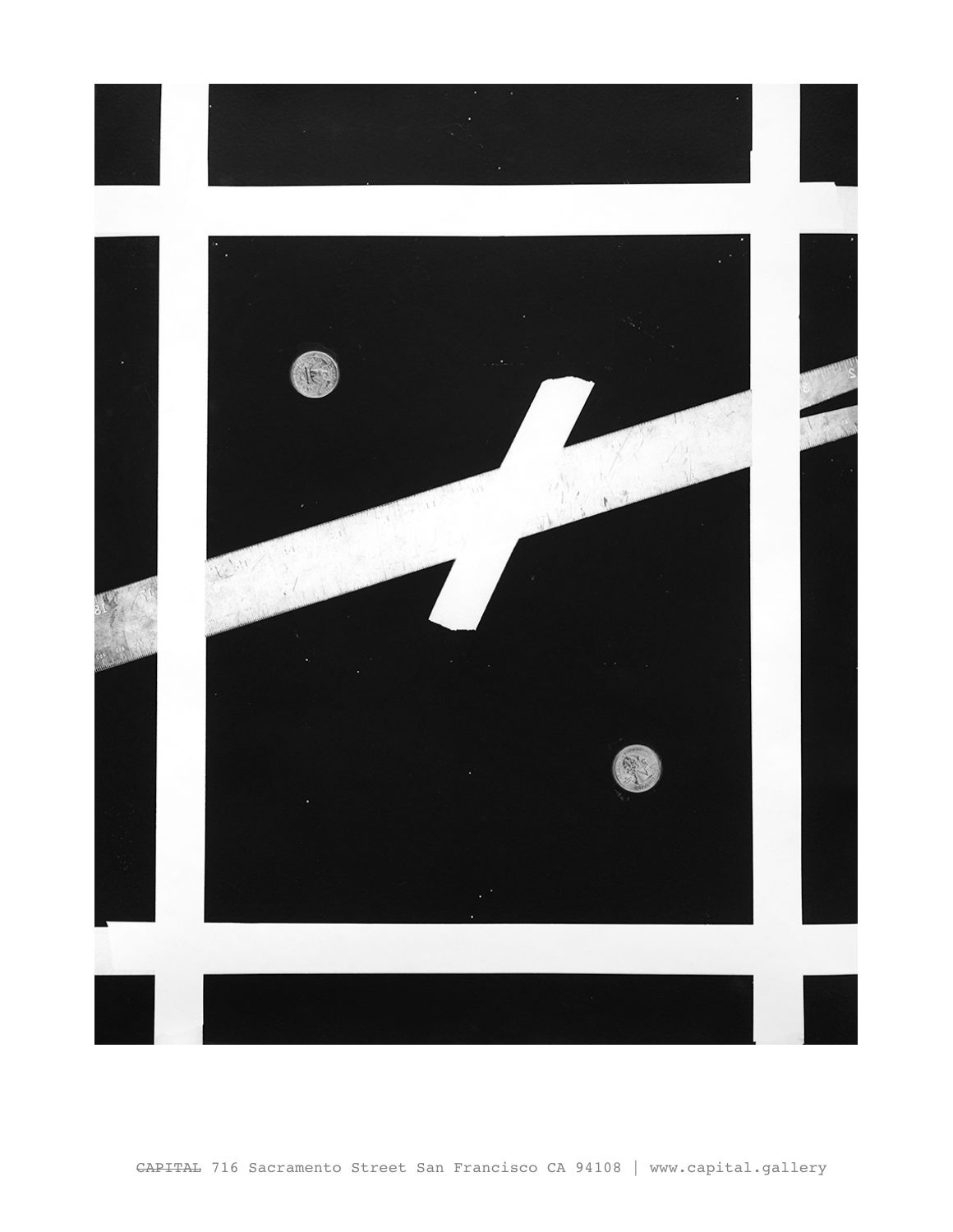*The Measure, The Weight, The Ground, The Scale* Jason Kalogiros

June 12 - July 18, 2015 Opening reception: June 12, 6:00 - 9:00pm

*Calculating the calculations, as the simple mass of the object unravels,*

*the image, built into itself, from point to point, its full range carried like a song.*

*What is the surface, and the means by which I know it,*

*at its base, its core, a level foundation, the extent of it, in a language I know, recognizable and placed.*

*May it refer to the shift, to the act, the knowing? May it always.*

CAPITAL is pleased to present *The Measure, The Weight, The Ground, The Scale*, a solo exhibition by Jason Kalogiros. This is the artist's first exhibition with the gallery as well as his solo debut on the West Coast.

The works within the exhibition are a collection of unique photographs and bronzes derived from drawings made using black ink on white paper with the aid of a T-square. These drawings are not independent works themselves but instead serve as starting points for a generative process that uses photography as a bridge between drawing and sculpture.

The imagery of the grid developed throughout these works references perspective, the place representation begins, as much as it recalls the artist's earlier photograms of fabric. Kalogiros's current process began with his fascination with looking at photographic representations of abstract painting- which are themselves images on woven or *gridded* fabric. This play between the photographic representation and the objective referent has been at the heart of his practice for the past decade, tapping as much into the history of avant-garde abstraction as it does contemporary image culture.

Commenting on this process Kalogiros has said, "It's a way for me to work myself into and out of the work at the same time. A way to produce raw material and feel present, yet step back and allow negotiations to occur through each work's iteration. I have an affinity for the physicality that each part of the process employs. I suppose it comes out of my desire to keep things at arm's length but to embrace them as well. This has as much to do with longing as it does with needing to reread something in hopes of understanding it more."